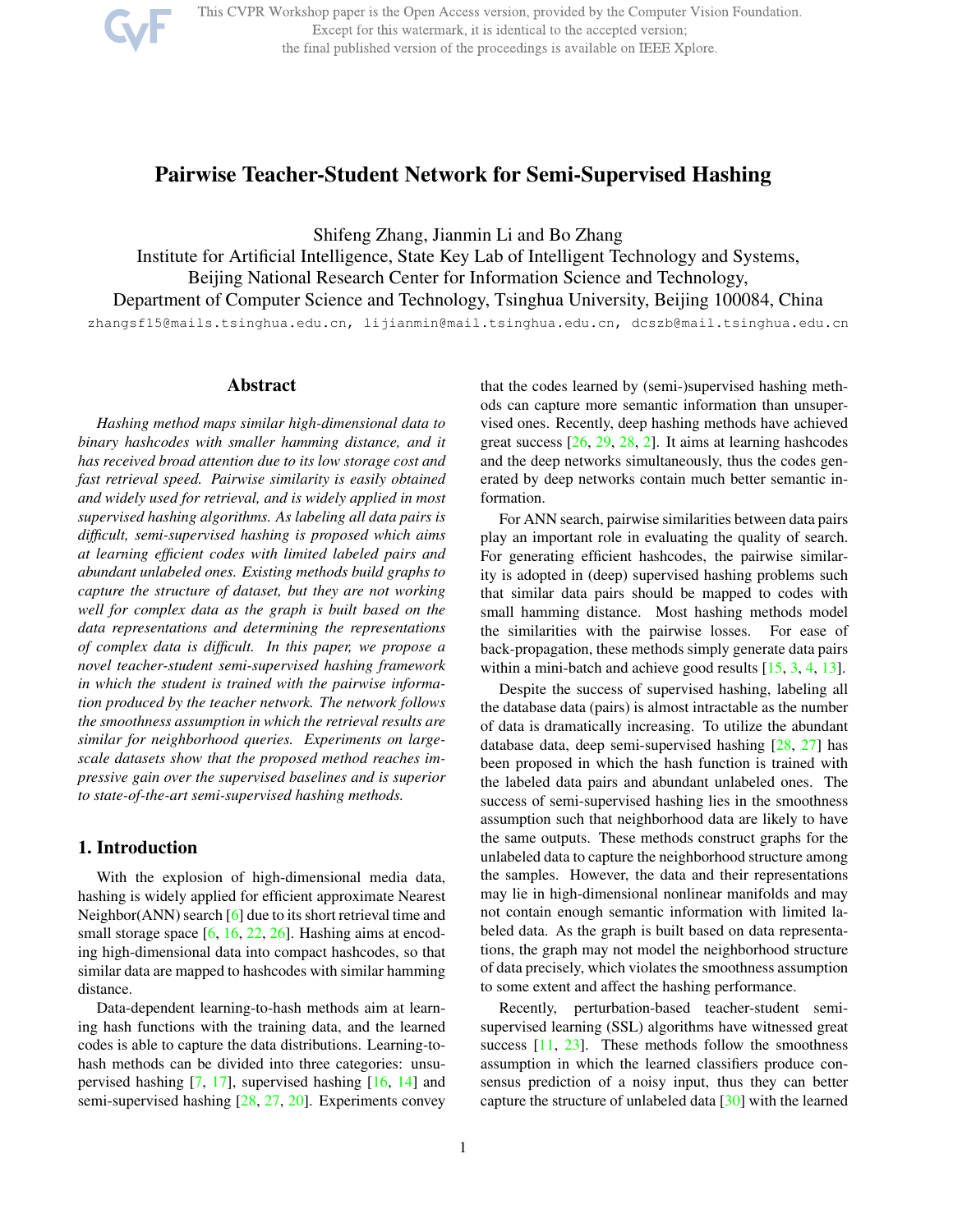representations [18]. However, the proposed teacherstudent method can just deal with single data point, but not consider the pairwise relationship between samples. By carefully designing the teacher-student architecture and the loss for pairwise similarities, we may utilize the advantage of this architecture and obtain a novel semi-supervised hashing method.

In this paper, we propose a novel semi-supervised hashing algorithm called *Pairwise Teacher-Student Semi-Supervised Hashing*(PTS<sup>3</sup>H) in which the codes are trained with pairwise similarities and abundant unlabeled data pairs. The proposed  $PTS<sup>3</sup>H$  is a teacher-student network architecture where the student is trained with pairwise loss and unsupervised regularizers, and the teacher is the ensemble of the student to generate efficient pairwise representations. For modeling the pairwise information, we propose the general *consistent pairwise loss* to follow the smoothness assumptions [23, 11] such that similar pairs correspond to similar pairwise similarities. More specifically, we propose two types of losses to model the pairwise similarities with local and global pairwise information: *consistent similarity loss* for consistent pairwise similarities, and *quantized similarity loss* in which the quantized [8] similarities can be modeled by global information within data pairs. Experiment shows that the proposed PTS<sup>3</sup>H achieves great improvement over the supervised baselines, and it is superior or comparable with the state-of-the-art semi-supervised hashing algorithms.

### 2. Background

Suppose we are given *n* data samples  $x_1, x_2, ..., x_n$  $X$ , and X is the training dataset. Denote S as a set such that  $(i, j) \in S$  implies  $\mathbf{x}_i, \mathbf{x}_j$  have similarity information, and we denote  $s_{ij} = 1$  if  $(i, j) \in S$ , and  $s_{ij} = 0$  otherwise. In practical applications, the similarity information of some data pairs is unknown, which are denoted as  $U$ .

Denote  $b$  as the length of the hashcode to learn, the goal of the semi-supervised hash learning is to learn the hash function  $H(\mathbf{x}) = [h_1(\mathbf{x}), ..., h_b(\mathbf{x})]^\top \in \{-1, 1\}^b$  with n data samples and the pairwise similarities. We denote  $h_i =$  $H(\mathbf{x}_i), i = 1, 2, ..., n$  as the learned hashcode of  $\mathbf{x}_i$ .

#### 2.1. Pairwise Loss for Supervised Hashing

Pairwise losses is widely used in (deep) supervised hashing algorithm [16, 14, 15, 3, 13, 27]. For the given training data and pairwise information, the basic formulation of pairwise loss is

$$
\mathcal{L}_s = \frac{1}{|\mathcal{S}|} \sum_{(i,j) \in \mathcal{S}} l(u_{ij}, s_{ij}), \quad u_{ij} = \text{sim}(\mathbf{h}_i, \mathbf{h}_j) \tag{1}
$$

where  $u_{ij} = \text{sim}(\mathbf{h}_i, \mathbf{h}_j)$  are the similarity (or distance) between the codes  $\mathbf{h}_i, \mathbf{h}_j$ .

Different types of  $l(u_{ij}, s_{ij})$  are discovered in different supervised hashing algorithms such that

- KSH loss:  $l(u_{ij}, s_{ij}) = [b(2s_{ij} 1) u_{ij}]^2, u_{ij} =$  $\mathbf{h}_i^{\top} \mathbf{h}_j$  in KSH [16] and FastH [14];
- DSH loss:  $l(u_{ij}, s_{ij}) = -s_{ij}u_{ij} + (1 (s_{ij})$  max $(0, 2b+u_{ij}), u_{ij} = -(\mathbf{h}_i - \mathbf{h}_j)^2$  in DSH [15];
- DPSH loss:  $l(u_{ij}, s_{ij}) = -s_{ij}u_{ij} + \log(1 +$  $e^{u_{ij}}$ ),  $u_{ij} = \frac{1}{2} \mathbf{h}_i^{\top} \mathbf{h}_j$  in DPSH [13], DHN [3].

Optimizing  $l(u_{ij}, s_{ij})$  is expected to learn hashcodes such that similar data pairs have codes with small hamming distance, and vice versa. It should be noticed that the supervised information is just pairwise information, which is widespread in the real world.

#### 2.2. Semi-Supervised Hashing

Semi-supervised hashing focuses on learning hash function with limited labeled data pairs as well as abundant unlabeled pairs. The general form of loss to be optimized is

$$
\mathcal{L} = \mathcal{L}_s + \omega \mathcal{R}_u \tag{2}
$$

where  $\mathcal{L}_s$  is Eq. (1),  $\mathcal{R}_u$  ls the regularization term for unlabeled data. SPLH [24] adopts the bit-balanced constraint for regularization, but it does not consider the relationship between samples. Graph-based methods like SSDH [28] and BGDH [27] construct an affinity graph for unlabeled samples, and the regularization loss is constructed based on the graph, which intends to follow the smoothness assumptions. However, the graph is constructed by data representations where the semantic gap may be involved, violating the smoothness assumptions. Recently, deep generative models have achieved success in SSL, and DSH-GANs [20] proposes a GAN [21] based hashing method. The conditional GAN is trained with labeled and unlabeled data to generate labeled samples, which are used for training the hashing network. It achieves state-of-the-art in some datasets, but cannot be trained with the pairwise supervision.

### 2.3. Teacher-Student Network for Semi-Supervised Learning

Semi-supervised learning (SSL) aims at learning with limited labeled data and abundant unlabeled data. Most SSL methods lies in the smoothness assumption such that similar data correspond to the same label. Various approaches are discovered such as transductive approach [9, 25], graphbased approach  $[1, 30]$ , but they are not working well in complex dataset as the underlying structure of data is hard to capture. Recently, perturbation-based semi-supervised learning approach has achieved great success, where the perturbed inputs correspond to the consensus prediction. These methods propose a dual role, i.e., the teacher and the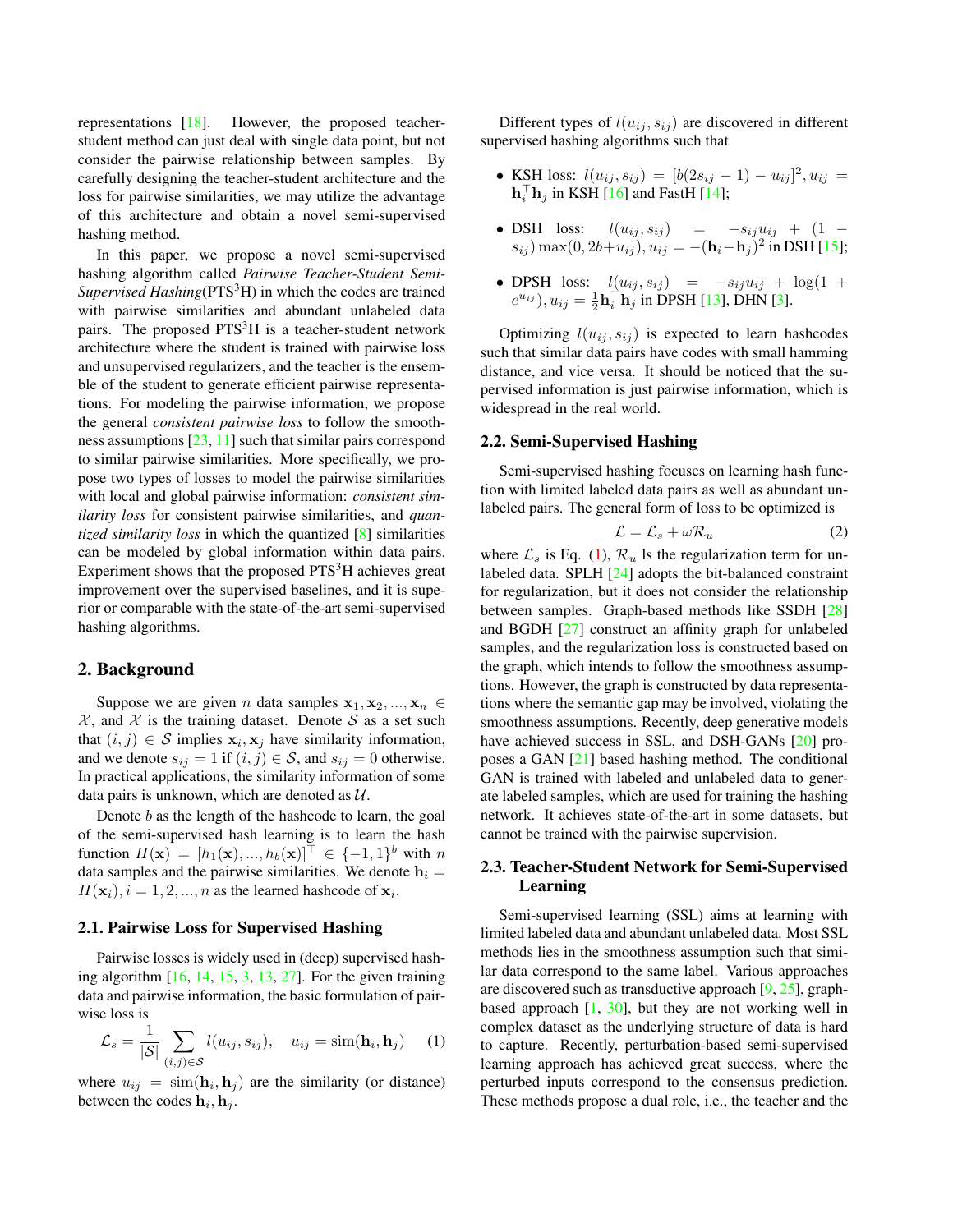

Figure 1. Overview of the PTS<sup>3</sup>H algorithm. (a) The general framework of the PTS<sup>3</sup>H algorithm. The input data is  $x_1, x_2$  and the pairwise similarity is  $s_{12}$  if available.  $\mathcal{L}_s$  is computed for labeled pairs and  $\mathcal{R}_{uc}, \mathcal{R}_{up}, \mathcal{R}_{uq}$  are computed for unlabeled pairs. (b) Illustration on training with different unsupervised regularizations.

student. The student is learned as before; the teacher generates the targets for training the student. Formally, considering the dataset  $X$  where part of data are labeled, we aim at optimizing the following loss function:

$$
\mathcal{L}^{(c)} = \mathcal{L}_s^{(c)} + \omega \mathcal{R}_u^{(c)} \tag{3}
$$

where c denotes classification,  $\mathcal{L}_s^{(c)}$  is the supervised term such as the softmax loss,  $\mathcal{R}_u^{(c)}$  is the unsupervised regularization such that

$$
\mathcal{R}_u^{(c)} = \sum_{\mathbf{x} \in \mathcal{X}} d(f(\tilde{\mathbf{x}}^{(1)}), f_T(\tilde{\mathbf{x}}^{(2)}))
$$
(4)

where  $\tilde{\mathbf{x}}^{(1)}, \tilde{\mathbf{x}}^{(2)}$  are two random perturbations,  $f(\cdot), f_T(\cdot)$ are the outputs of student and teacher network respectively, and  $d(\cdot, \cdot)$  is the distance between two output. There are several ways to define the teacher  $f_T$ . TempEns [11] considers  $f_T$  as the exponentially moving average(EMA) of the student's output; Mean Teacher [23] ensembles the student to form the teacher network; VAT [19] regards the adversarial perturbations to form the teacher. These methods achieve state-of-the-art on SSL problems.

In spite of this, perturbation-based methods is just able to regularize the single data point, but do not consider neighborhood structure between samples. SNTG [18] constructs a graph by the teacher to capture the neighborhood structure, and experiments convey that introducing the graph achieves better performance. However, the graph in SNTG is built specifically for classification.

With the success of teacher-student network for semisupervised learning, in this paper, we propose a novel teacher-student framework for semi-supervised hashing in which only small portion of pairwise similarity information is provided. Considering we perform the hamming distance learning, we propose a novel *consistent pairwise loss* in which the consistent distances for similar data pairs are reached so that it is able to follow the smoothness assumption where neighborhood queries achieve similar retrieval results. Experiments show its superiority over the state-ofthe-art semi-supervised hashing algorithms.

# 3. Methodology

In this section, we propose the novel deep semisupervised hashing called *Pairwise Teacher-Student Semi-Supervised Hashing(* $PTS<sup>3</sup>H$ *)*, in which the teacher-student network is adopted.

### 3.1. The Teacher-Student Framework

The proposed  $PTS<sup>3</sup>H$  is a teacher-student architecture shown in Figure  $1(a)$ . The architecture of teacher network and the student are the same, in which the last layer is the fully-connected layer with  $b$  outputs ( $b$  is the hashcode length), and the rest layers can be the basic deep network like AlexNet, VGGNet, etc.

The update rule of the teacher-student network is similar as Mean Teacher [23]. The student is learned with labeled data pairs and guided by the teacher. Denote  $\theta(t)$  and  $\theta_T(t)$  as the parameters of the student and teacher network at training step  $t$  respectively, the teacher network is updated by EMA as follows:

$$
\theta_T(t) = \alpha \theta_T(t-1) + (1-\alpha)\theta(t) \tag{5}
$$

as the teacher is the average of the student, the teacher's output can be regarded as the mean of the student's.

Denote  $F(\mathbf{x})$ ,  $F_T(\mathbf{x}) \in \mathbb{R}^b$  as the output of the student and teacher networks respectively, the binary codes of data x can be easily obtained with the embedded teacher network  $H_T(\mathbf{x}) = \text{sgn}(F_T(\mathbf{x}))$ . Note that the x is not perturbed.

#### 3.2. Loss Function

The general form of loss to be optimized is Eq. (2). For labeled data pairs, the training loss is the pairwise loss in Eq. (1). For unlabeled data,  $\mathcal{R}_u$  should be defined such that the teacher network generates targets to guide the student network. As we focus on the pairwise similarities, learning the similarities of the embedded hamming space are quite important. For input pairs, the targets for the student should be the similarities of the codes generated by the teacher. We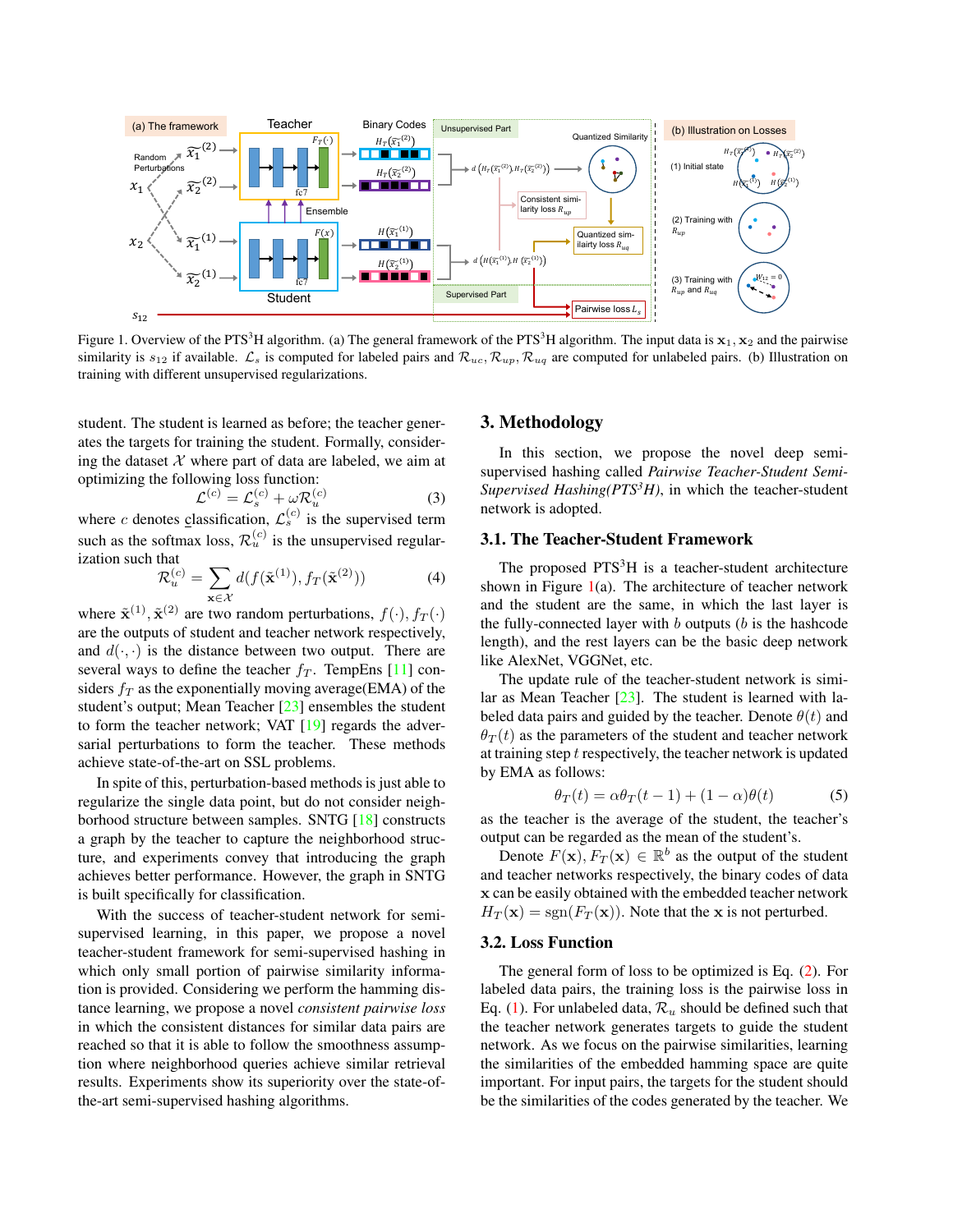therefore propose the general form of the *consistent pairwise loss* such that

$$
\mathcal{R}_u = \frac{1}{|\mathcal{X}|^2} \sum_{\mathbf{x}_1, \mathbf{x}_2 \in \mathcal{X}} l_c(u_{12}, u_{T12})
$$
  
\n
$$
u_{12} = \text{sim}(H(\tilde{\mathbf{x}_1}^{(1)}), H(\tilde{\mathbf{x}_2}^{(1)}))
$$
  
\n
$$
u_{T12} = \text{sim}(H_T(\tilde{\mathbf{x}_1}^{(2)}), H_T(\tilde{\mathbf{x}_2}^{(2)}))
$$
\n(6)

where  $\tilde{\mathbf{x}_i}^{(1)}, \tilde{\mathbf{x}_i}^{(2)}, i = 1, 2$  are two random perturbations of  $x_i$ ,  $l_c(u, u_T)$  is a certain type of loss and  $u, u_T$  denote the pairwise similarities of codes generated from the student and the teacher respectively. Eq. (6) is quite different from the original Mean Teacher  $[23]$  in which only the single data point is considered for training.

For Eq. (6), We propose two efficient losses named *consistent similarity loss* and *quantized similarity loss*.

Consistent Similarity Loss It is expected that the learned codes should follow the smoothness assumption in that a noisy input query correspond to the consistent retrieval results. To what follows, the similarities of codes between the noisy data pairs should be consistent. As illustrated in Figure 1(b.2), if  $x_1, x_2$  is quite similar and so as  $x_3, x_4$ , the difference between  $\text{sim}(H(x_1), H(x_3))$  and  $\text{sim}(H_T(\mathbf{x}_2), H_T(\mathbf{x}_4))$  should be small. Thus the *consistent similarity loss* is defined with

$$
l_c(u, u_T) = (u - u_T)^2 \tag{7}
$$

where  $l_c(u, u_T)$  are the same as Eq. (6). We rename the  $\mathcal{R}_u$ as  $\mathcal{R}_{up}$  if Eq. (7) is introduced.

Quantized Similarity Loss The consistent similarity loss is only able to capture the locally structure of a certain data pair, ignoring the global structure between samples. Inspired by the quantization methods in which large amount of information can be compressed with quantization [8], we quantize the pairwise similarity produced by the ensembled teacher to guide the hash learning. As the quantization procedure is based on global unlabeled data pairs, it is expected that the quantized similarities contain global pairwise information, leading to better learned codes.

We denote  $\mathbf{W} \in \{0,1\}^{n \times n}$  as the quantized similarity matrix to be learned, where  $n$  is the number of training samples. Denote  $W_{ij}$  as the element at *i*th row and *j*th column, thus  $W_{ij} = 1$  indicates  $x_i$  and  $x_j$  are *pseudo similar pair*, and 0 otherwise. Considering the teacher output  $H_T(\mathbf{x})$  is the ensemble of embedded codes of x,  $H_T(\mathbf{x})$  can be regarded as the precise feature embedding of the data point x. To what follows, we use the teacher output to determine the pseudo similar pairs. The similarity matrix is defined according to the distances of teacher output such that

$$
W_{ij} = \begin{cases} 1 & u_{Tij} \ge thr \\ 0 & u_{Tij} < thr \end{cases}
$$
 (8)

where  $u_{Tij} = \text{sim}(H_T(\tilde{\mathbf{x}_i}^{(2)}), H_T(\tilde{\mathbf{x}_j}^{(2)}))$  is defined the same as Eq.  $(6)$ , thr is the threshold, which is set according to the dataset. In practical applications, the distribution between labeled and unlabeled pairs are expected to be the same. We can set thr such that the ratio of pseudo similar pairs is the same as the ratio of similar pairs among labeled pairs, so that the distribution of similarities in unlabeled data are expected to the same as labeled ones.

Given the generated pseudo similarity pairs, we can simply train the student with Eq.  $(1)$  to capture the global structure of the hashcodes. We propose the *quantized similarity loss* by defining  $l_c$  such that:

$$
l_c(u_{12}, u_{T12}) = l(u_{12}, W_{12})
$$
\n(9)

where  $l(\cdot, \cdot)$  has the same form as Eq. (1). It should be noticed that Eq. (9) can be regarded as the ranking loss for the global data pairs in that similar representations produced by the teacher are more likely to be pseudo similar pairs. We rename  $\mathcal{R}_u$  as  $\mathcal{R}_{uq}$  if Eq. (9) is introduced.

Overall Training Loss The overall training loss is defined the same as Eq. (2), where  $\mathcal{L}_s$  is defined in Eq. (1), and  $\mathcal{R}_u$  can be regarded as the combination of *consistent similarity loss* and *quantized similarity loss* such that

$$
\mathcal{R}_u = \mathcal{R}_{up} + \gamma \mathcal{R}_{uq} \tag{10}
$$

As the teacher outputs in Eq.  $(10)$  lead to better representations and can model the pairwise information locally and globally, it is expected that the proposed loss can better meet the smoothness assumptions. Moreover, the hamming distances is accordant with the similarities on both labeled and unlabeled data.

**Implementation and Relaxation** Eq.  $(10)$  conveys that both the original and the perturbed samples should be fed into the network. For simplicity, we just regard the perturbed data as input, shown in Figure 1.

It is clear that directly optimizing Eq.  $(2)$  is intractable as the discrete constraints are involved. As used in most deep hashing algorithms  $[3, 28, 27]$ , the simple and efficient way is removing the sgn function and adding the quantization loss. We reformulate the relaxed problem as follows

$$
\min_{F} \mathcal{L} = \mathcal{L}_{s}^{(r)} + \omega \mathcal{R}_{u}^{(r)} + \eta \frac{1}{|\mathcal{X}|} \sum_{\mathbf{x} \in \mathcal{X}} ||\mathbf{h} - F(\tilde{\mathbf{x}}^{(1)})||_{1} (11)
$$

where  $\mathbf{h} = \text{sgn}(F(\tilde{\mathbf{x}}^{(1)})), \, \mathcal{L}_s^{(r)}, \mathcal{R}_u^{(r)}$  is the relaxation of Eq.  $(1,10)$  respectively such that

$$
\mathcal{L}_{s}^{(r)} = \frac{1}{|\mathcal{S}|} \sum_{(i,j) \in \mathcal{S}} l(u_{ij}^{r}, s_{ij})
$$
\n
$$
\mathcal{R}_{u}^{(r)} = \frac{1}{|\mathcal{X}|^{2}} \sum_{\mathbf{x}_{1}, \mathbf{x}_{2} \in \mathcal{X}} \left[ (u_{12}^{r} - u_{T12}^{r})^{2} + \gamma l(u_{12}^{r}, W_{12}) \right]
$$
\n(12)

For  $\mathcal{L}_s^{(r)}$ , we directly remove the sgn function to compute  $u_{ij}^r$ , and  $u_{ij}^r$  is defined the same as that in Eq. (1). For  $\mathcal{R}_u^{(r)}$ , we use  $u_{12}^r = \text{sim}(F(\tilde{\mathbf{x}_1}^{(1)}), F(\tilde{\mathbf{x}_2}^{(1)})), u_{T12}^r =$  $\text{sim}(F_T(\tilde{\mathbf{x}_1}^{(2)}), F_T(\tilde{\mathbf{x}_2}^{(2)})), \text{ and } \text{sim(s,t)} = -\|\frac{\mathbf{s}}{\|\mathbf{s}\|}$  $\frac{t}{\|\mathbf{t}\|}\|^2$  where  $\|\cdot\|$  is the  $L_2$  normalization. The use of  $L_2$  normalization is inspired by the original Mean Teacher where the consistent output is the normalized probabilities.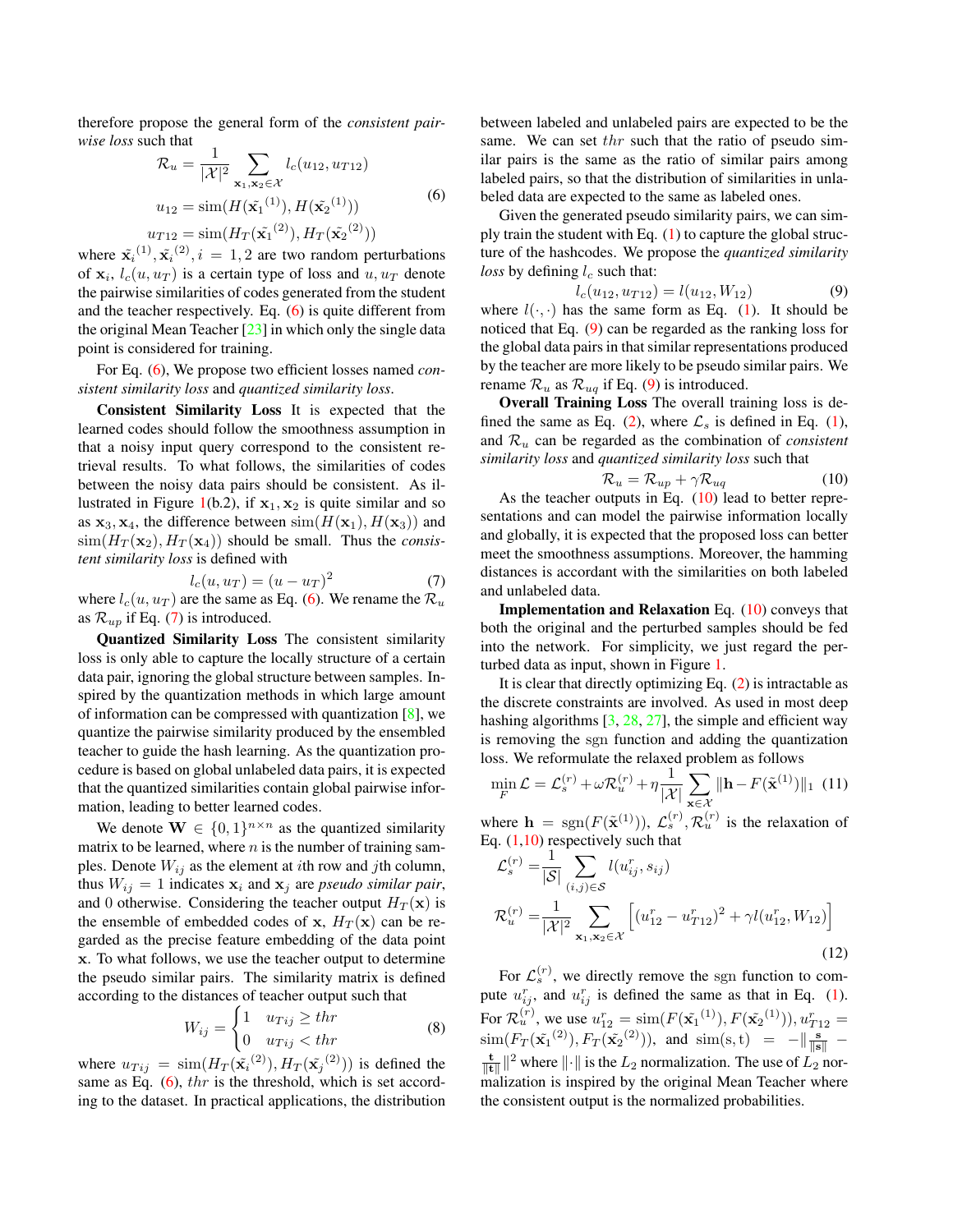| Algorithm 1 Mini-batch Training of PTS <sup>3</sup> H |  |  |  |  |
|-------------------------------------------------------|--|--|--|--|
|-------------------------------------------------------|--|--|--|--|

|     | <b>Require:</b> Input data $X$ , pairwise labels $S$ , parameters                        |  |  |  |  |  |  |  |  |  |
|-----|------------------------------------------------------------------------------------------|--|--|--|--|--|--|--|--|--|
|     | $\omega(t), \eta, \gamma, \alpha$                                                        |  |  |  |  |  |  |  |  |  |
|     | 1: for $t$ in num-epochs do                                                              |  |  |  |  |  |  |  |  |  |
| 2:  | Determine the unsupervised weight $\omega = \omega(t)$                                   |  |  |  |  |  |  |  |  |  |
| 3:  | <b>for</b> each mini-batch $B$ <b>do</b>                                                 |  |  |  |  |  |  |  |  |  |
| 4:  | for $x_i \in B$ do                                                                       |  |  |  |  |  |  |  |  |  |
| 5:  | Sample two random perturbations $\tilde{\mathbf{x}_i}^{(1)}, \tilde{\mathbf{x}_i}^{(2)}$ |  |  |  |  |  |  |  |  |  |
| 6:  | end for                                                                                  |  |  |  |  |  |  |  |  |  |
| 7:  | for $(\mathbf{x}_i, \mathbf{x}_j) \in B \times B$ do                                     |  |  |  |  |  |  |  |  |  |
| 8:  | Compute $W_{ij}$ by Eq. (8)                                                              |  |  |  |  |  |  |  |  |  |
| 9:  | end for                                                                                  |  |  |  |  |  |  |  |  |  |
| 10: | Compute mini-batch version of $\mathcal L$ such that replac-                             |  |  |  |  |  |  |  |  |  |
|     | ing X with B in Eq. $(12)$                                                               |  |  |  |  |  |  |  |  |  |
| 11: | Update $\theta$ with optimizers, e.g. SGD                                                |  |  |  |  |  |  |  |  |  |
| 12: | Update $\theta_T$ with Eq. (5)                                                           |  |  |  |  |  |  |  |  |  |
| 13: | end for                                                                                  |  |  |  |  |  |  |  |  |  |
|     | $14:$ end for                                                                            |  |  |  |  |  |  |  |  |  |
|     | 15: <b>return</b> learned student and teacher networks                                   |  |  |  |  |  |  |  |  |  |
|     |                                                                                          |  |  |  |  |  |  |  |  |  |

As a result, the consistent pairwise losses can capture both the local and global neighborhood structure. Moreover, semantic information can be embedded with supervised pairwise loss, and the real-valued space is able to be mapped into hamming space with the quantization loss.

#### 3.3. Mini-batch Optimization

The training procedure is roughly the same as [23]. The teacher is updated by Eq. (5) each iteration, and the student is trained with back-propagation. We use the ramp-up procedure for both the learning rate and the regularization term  $\omega = \omega(t)$  in the beginning of training. The training algorithm is summarized in Algorithm 1.

We mainly focus on training the student network. The student is trained by optimizing Eq. (11) with SGD. We randomly sample mini-batch to estimate the losses for each iteration, where we just compute the pairwise losses  $\mathcal{L}_s^{(r)}$ ,  $\mathcal{R}_u^{(r)}$  within each mini-batch B, and so as computing the pesudo similar pairs. The overall complexity of the loss just  $O(a|B| + |B|^2)$  where a is the cost of network and  $a > B$  if |B| is small. It is clear that the network takes main computation time. To utilize both the labeled and unlabeled data, the ratio of number of labeled data pairs and unlabeled ones is constant in a mini-batch.

# 4. Experiments

In this section, we conduct various large-scale retrieval experiments to show the efficiency of the proposed  $PTS<sup>3</sup>H$ method. We compare our  $PTS<sup>3</sup>H$  method with recent stateof-the-art semi-supervised deep hashing methods on the retrieval performance. Some ablation studies and sensitivity of parameters are also discussed in this section.

#### 4.1. Datasets and Evaluation Metrics

We run large-scale retrieval experiments on three image benchmarks: CIFAR-10<sup>1</sup>, Nuswide<sup>2</sup> and ImageNet-100. CIFAR-10 consists of 60,000  $32 \times 32$  color images from 10 object categories. ImageNet-100 is the subset of ImageNet dataset $3$  with 100 randomly sampled classes. Nuswide dataset contains about 220K available images associating with 81 concept labels. Following [17], we only use the images associated with the 21 most frequent labels, where the total number of images is about 190K.

The experimental protocols are similar with [26]. In CIFAR-10 dataset, we randomly select 1,000 images (100 images per class) as query set, the rest 59,000 images as retrieval database where 5,000 images are selected as the training data. In Nuswide, we randomly select 2,100 images (100 images per class) as the query set and 10,500 images as the training set. In ImageNet-100, we use the same data split as HashNet [4] such that select 130 images per class for training, and regard all images in the selected classes from the validation set as the queries. The rest unlabeled data in the database are regarded as the unlabeled dataset.

As we just consider the pairwise similarity for training, the data pairs are constructed among the training data. For these dataset, similar images share at least one semantic label. The rest data pairs(pairs between unlabeled data and all the database) are regarded as the unlabeled pairs.

Our method is implemented with the PyTorch $4$  framework. We adopt the pre-trained AlexNet [10] for deep hashing methods but replace the last fully-connected layer. The images are resized to  $224 \times 224$  to train the network. For supervised pairwise loss in Eq.  $(1)$ , we mainly use the DSH loss and DPSH loss and name them as **PTS<sup>3</sup>H-DSH** and **PTS<sup>3</sup>H-DPSH** respectively. SGD with momentum 0.9 is used for optimization, and the initial learning rate of the last layer is  $10^{-2}$  which is ten times larger of the lower layers. The hyper-parameters  $\omega, \mu, \alpha$  is different according to datasets, which are selected with the validation set. We first of all randomly select part of training data as validation set to determine the parameters. For CIFAR-10, we use  $\{\omega = 0.8, \gamma = 0.5, \eta = 0.004\}$  with DSH loss and  ${\omega = 0.02, \gamma = 0.5, \eta = 0.01}$  with DPSH loss; For Nuswide, we use  $\{\omega = 0.8, \gamma = 0.1, \eta = 0.01\}$  with DSH loss and  $\{\omega = 0.2, \gamma = 0.1, \eta = 0.01\}$  with DPSH loss. For ImageNet-100, we use  $\{\omega = 0.5, \gamma = 0.1, \eta = 0.004\}$ with DSH loss and  $\{\omega = 0.5, \gamma = 0.02, \eta = 0.004\}$  for DPSH loss. Following [23], we set  $\alpha = 0.995$ , and the ratio of number of unlabeled data pairs and labeled data

<sup>1</sup>http://www.cs.toronto.edu/˜kriz/cifar.html

<sup>2</sup>http://lms.comp.nus.edu.sg/research/NUS-WIDE.htm

<sup>3</sup>http://image-net.org

<sup>4</sup>http://pytorch.org/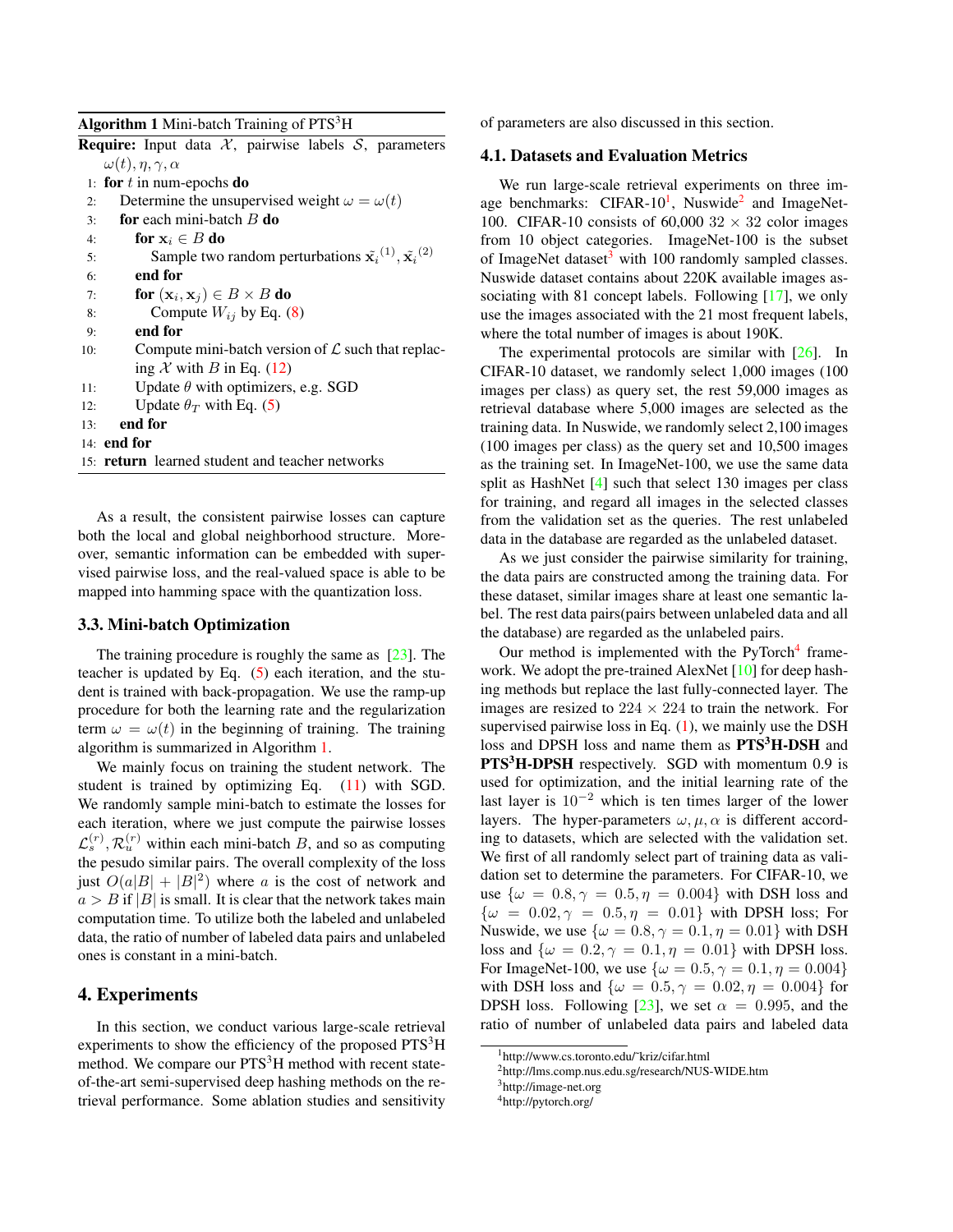| Method                              | Net     | CIFAR-10    |                          |            |            | Nuswide     |                          |            |            | ImageNet- $1004$         |                          |            |            |
|-------------------------------------|---------|-------------|--------------------------|------------|------------|-------------|--------------------------|------------|------------|--------------------------|--------------------------|------------|------------|
|                                     |         | 12 bits     | $\overline{24}$ bits     | 32 bits    | 48 bits    | 12 bits     | 24 bits                  | 32 bits    | 48 bits    | 16 bits                  | 32 bits                  | 48 bits    | 64 bits    |
| Semi-Supervised Hashing             |         |             |                          |            |            |             |                          |            |            |                          |                          |            |            |
| <b>SSDH</b>                         | $VGG-F$ | 0.801       | 0.813                    | 0.812      | 0.814      | 0.773       | 0.779                    | 0.778      | 0.778      | $\mathbf{L}^{\perp}$     |                          |            |            |
| <b>BGDH</b>                         | VGG-F   | 0.805       | 0.824                    | 0.826      | 0.833      | 0.803       | 0.818                    | 0.822      | 0.828      | $\overline{\phantom{a}}$ |                          | ٠          | ۰          |
| $PTS3H-DSH$                         | AlexNet | 0.798       | 0.828                    | 0.835      | 0.843      | 0.752       | 0.774                    | 0.783      | 0.789      | 0.612                    | 0.680                    | 0.697      | 0.703      |
|                                     |         | $(+0.056)$  | $(+0.034)$               | $(+0.026)$ | $(+0.023)$ | $(+0.012)$  | $(+0.012)$               | $(+0.019)$ | $(+0.016)$ | $(+0.023)$               | $(+0.032)$               | $(+0.047)$ | $(+0.041)$ |
| <b>PTS<sup>3</sup>H-DPSH</b>        | AlexNet | 0.789       | 0.799                    | 0.801      | 0.805      | 0.803       | 0.827                    | 0.831      | 0.842      | 0.397                    | 0.542                    | 0.618      | 0.634      |
|                                     |         | $(+0.038)$  | $(+0.028)$               | $(+0.025)$ | $(+0.027)$ | $(+0.004)$  | $(+0.006)$               | $(+0.003)$ | $(+0.009)$ | $(+0.018)$               | $(+0.014)$               | $(+0.027)$ | $(+0.026)$ |
| <b>Supervised Hashing Baselines</b> |         |             |                          |            |            |             |                          |            |            |                          |                          |            |            |
| DSH <sup>2</sup>                    | AlexNet | 0.741       | 0.794                    | 0.809      | 0.820      | 0.740       | 0.762                    | 0.764      | 0.773      | 0.589                    | 0.648                    | 0.650      | 0.662      |
| DPSH <sup>2</sup>                   | AlexNet | 0.751       | 0.771                    | 0.776      | 0.778      | 0.799       | 0.821                    | 0.827      | 0.834      | 0.379                    | 0.528                    | 0.591      | 0.608      |
| <b>DSDH</b>                         | VGG-F   | 0.740       | 0.786                    | 0.801      | 0.820      | 0.776       | 0.808                    | 0.820      | 0.829      |                          | $\overline{\phantom{a}}$ | ۰          | ۰          |
| <b>DISH</b>                         | AlexNet | 0.758       | 0.784                    | 0.799      | 0.791      | 0.787       | 0.810                    | 0.810      | 0.813      |                          |                          | ۰          |            |
| HashNet <sup>3</sup>                | AlexNet | $0.686^{3}$ | ٠                        | 0.692      | 0.718      | $0.733^{3}$ | ٠                        | 0.755      | 0.762      | 0.502                    | 0.622                    | 0.661      | 0.682      |
| DMDH <sup>3</sup>                   | AlexNet | $0.704^{3}$ | $\overline{\phantom{a}}$ | 0.732      | 0.737      | $0.751^{3}$ | $\overline{\phantom{a}}$ | 0.781      | 0.789      | 0.513                    | 0.612                    | 0.673      | 0.692      |
| MIHash                              | AlexNet | 0.738       | 0.775                    | 0.791      | 0.816      | 0.773       | 0.820                    | 0.831      | 0.843      | 0.569                    | 0.661                    | 0.685      | 0.694      |

1: Results not available. 2: Our own implementation on the three datasets and most results are better than previously reported. 3: Results of HashNet, DMDH are referenced from DMDH  $[5]$ . 4: Results at 16 bits.

Table 1. Accuracy in terms of MAP for the semi-supervised and supervised hashing methods. The numbers in blankets are the relative gain compared with the baselines. Unless specified, the results are directly drawn from the original papers.

pairs within a minibatch is 15. The image perturbation strategy includes random resize, random cropping, random horizontal flipping, etc. The training is done on a server with two Intel(R) Xeon(R) E5-2683 v3@2.0GHz CPUs, 256GB RAM and a Geforce GTX TITAN Pascal with 12GB memory. We train 60 epochs for CIFAR-10, 20 epochs for Nuswide, and 240 epochs for ImageNet-100. We apply the teacher network to generate hashcodes.

Similar with [26, 4], for each retrieval dataset, we report the compared results in terms of *mean average precision*(MAP), precision at Hamming distance within 2, precision of top returned candidates. We calculate the MAP value within the top 5000 returned neighbors for NusWide and top 1000 for ImageNet-100, and report the MAP of all retrieved samples on CIFAR-10. Groundtruths are defined by whether two candidates are similar. We run each experiment for 5 times and get the average result.

### 4.2. Results

We compare our  $PTS<sup>3</sup>H$  method with recent stateof-the-art deep hashing methods including SSDH [28], BGDH [27]. We do not take DSH-GANs [20] into consideration as it utilizes the label of each data point. Results on supervised hashing methods like DSH [15], DPSH [13], DSDH  $[12]$ , DISH  $[29]$ , DMDH  $[5]$  and MIHash  $[2]$  are also proposed for comparison. They follow similar settings, and the network used is either VGG-F or AlexNet, which share similar architectures. We report the result of supervised hashing in table 1 to show that DSH and DPSH are good supervised hashing algorithms, thus we regard the DSH and DPSH loss as the baselines of  $PTS<sup>3</sup>H-DSH$ and **PTS<sup>3</sup>H-DPSH** respectively. We also report the relative gains of the PTS<sup>3</sup>H compared with the supervised baselines.

Retrieval results of different methods are shown in Table 1 and Figure 2. We re-implement the DSH and DPSH algorithms, and most results are better than previously re-



Figure 2. Precision at Hamming distance within 2 value and top-k precision curve of different deep hashing methods. AlexNet/VGG-F is used for pre-training in these algorithms.

ported. Note that the settings of Imagenet-100 are the same as that in  $[4]$ . Under the same setting, the proposed  $PTS<sup>3</sup>H$ algorithm performs much better than the baselines by about 1-5 % on MAP and precision at Hamming distance within 2 value, which conveys that the proposed semi-supervised setting is able to capture more semantic information. Moreover, our semi-supervised algorithm achieves much better retrieval performance at most bits if proper supervised baselines are selected (DSH for CIFAR-10,ImageNet-100 and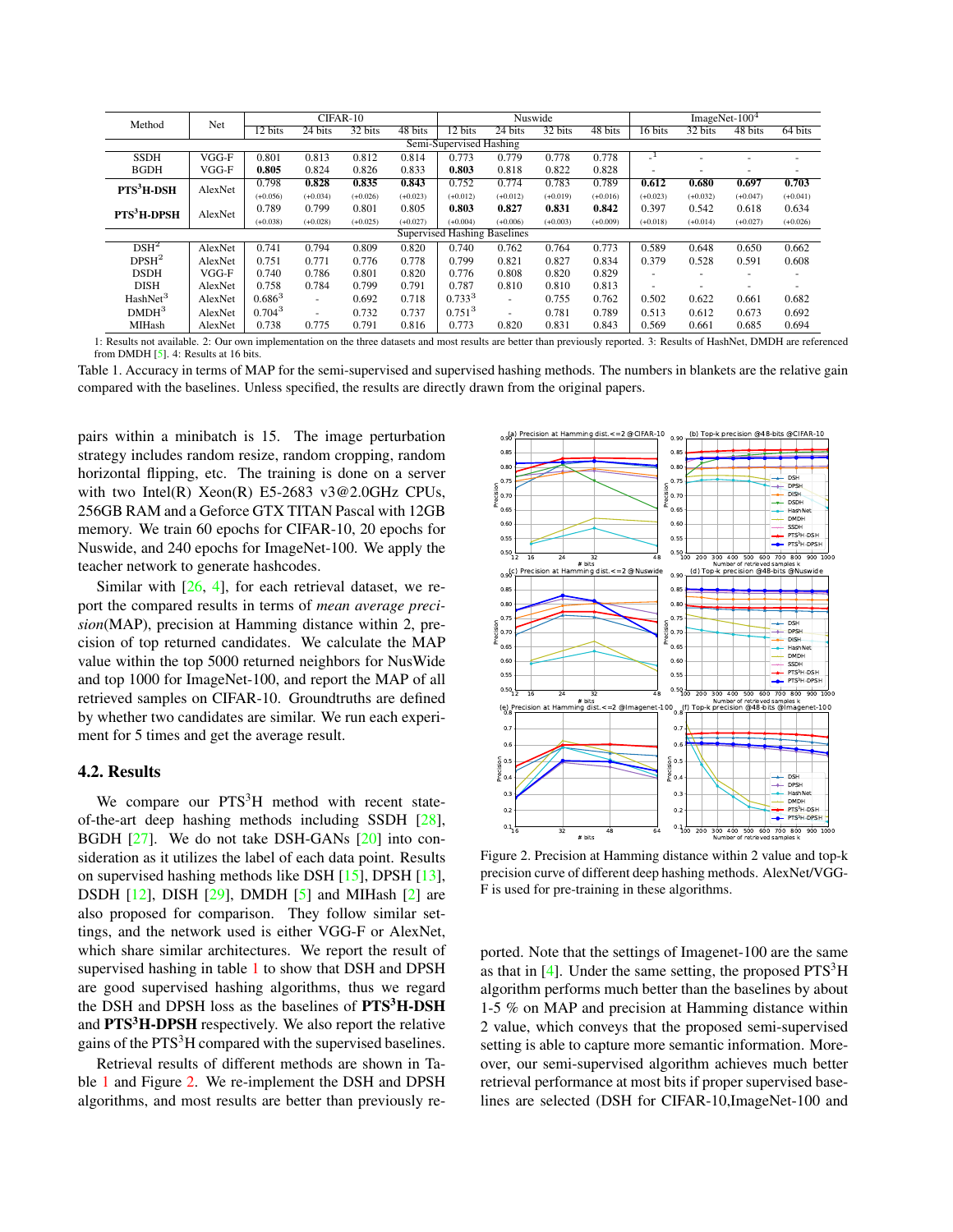| Method             | Dataset    | MAP     |         | Precision |         |  |
|--------------------|------------|---------|---------|-----------|---------|--|
|                    |            | 32 bits | 48 bits | 32 bits   | 48 bits |  |
| $PTS3H-P$          |            | 0.829   | 0.838   | 0.829     | 0.827   |  |
| $PTS3H-O$          | $CIFAR-10$ | 0.817   | 0.826   | 0.821     | 0.814   |  |
| $PTS^3H$           |            | 0.835   | 0.843   | 0.832     | 0.829   |  |
| $PTS3H-P$          |            | 0.777   | 0.787   | 0.763     | 0.727   |  |
| $PTS3H-O$          | Nuswide    | 0.772   | 0.777   | 0.759     | 0.710   |  |
| PTS <sup>3</sup> H |            | 0.782   | 0.789   | 0.770     | 0.737   |  |

Table 2. Results of the variants of the proposed  $PTS<sup>3</sup>H$  algorithm on CIFAR-10 and Nuswide dataset.  $PTS<sup>3</sup>H$  and  $PTS<sup>3</sup>H-S$  are both proposed method but the codes are generated by the teacher and the student respectively. AlexNet is used for pre-training. Precision denotes the precision at Hamming distance within 2 value.

DPSH for Nuswide), showing the effectiveness of the proposed teacher-student architecture.

It should be noticed that the classification performance of VGG-F is slightly better than AlexNet, thus the hashing performance is expected not to decrease and may even be better if replacing AlexNet with VGG-F. Moreover, the proposed baselines are widely used but not the state-of-theart, thus it is expected to achieve better results if adopting the state-of-the-art supervised hashing methods [5].

#### 4.3. Ablation Study

In order to verify the effectiveness of our  $PTS<sup>3</sup>H$  method, several variants are also considered. First we set  $\gamma = 0$  to show the effectiveness of the  $\mathcal{R}_{up}$ , named PTS<sup>3</sup>H-P. Then we remove  $\mathcal{R}_{up}$  to show the effectiveness of  $\mathcal{R}_{uq}$ , denote PTS<sup>3</sup>H-Q. The hyper-parameters of the variants are determined with the validation set. Retrieval results are shown in Table 2. The *consistent similarity loss* reaches about 70% performance gain as it produces consistent simialrities for smooth data pairs. The *quantized similarity loss* also achieves better performance as they model the pairwise similarities for perturbed inputs with global information. It should be noticed that there are little performance gain on MAP with the *quantized similarity loss* for Nuswide dataset, as the distribution of similar pairs underlying the dataset is a little complicated. Better results may achieved if better similarity construction strategy is involved.

#### 4.4. Sensitivity to Parameters

In this section, the influence on different setting of the proposed PTS<sup>3</sup>H is evaluated. The code length is 48 and we use DSH loss for evaluation. We do not report the influence on  $\eta$  as it has been discussed in the original papers [15, 13].

**Influence of**  $\omega$  Figure 3(a)(b) shows the performance on different values of  $\omega$ . It can be seen clearly that setting a certain  $\omega$  achieves better hashing performance. It means that a proper consistent weight  $\omega$  can arrive at better semisupervised training.

**Influence of**  $\gamma$  Figure 3(c)(d) shows the performance on different values of  $\gamma$ . It should be noticed that a proper  $\omega$  is set for different  $\gamma$ . There are some improvement for a proper



Figure 3. Comparative results of different hyper-parameters on CIFAR-10 and Nuswide dataset. The code length is 48. We use the DSH loss for training.

 $\gamma$ , especially the precision at Hamming distance within 2 value on Nuswide dataset. Similar as  $\omega$ , a proper  $\gamma$  should be set for better performance.

### 5. Conclusion and Future Work

In this paper, we propose a novel semi-supervised hashing algorithm named  $PTS<sup>3</sup>H$  in which the pairwise supervision and abundant unlabeled data are provided. The proposed  $PTS<sup>3</sup>H$  is a teacher-student network architecture which is carefully designed for labeled and unlabeled pairs. We propose the general *consistent pairwise loss* in which the pairwise information generated by the teacher network guides the training of the student. There are two types of losses: *consistent similarity loss* models the locally pairwise information, and *quantized similarity loss* models the information globally by quantizing the similarities between samples. This procedure aims at generating similar retrieval results for neighborhood queries. Experiment shows that the proposed PTS<sup>3</sup>H achieves great improvement over the baselines, and it is superior or comparable with the state-ofthe-art semi-supervised hashing algorithms.

It should be noticed that we use the popular pairwise loss baselines and achieve good hashing results. As the proposed PTS<sup>3</sup>H algorithm is a general framework for semisupervised hashing, it is expected to arrive at better retrieval performance by incorporating the state-of-the-art supervised hashing algorithm with pairwise supervisions.

### Acknowledgement

This work is supported by the National Key Research and Development Program of China (under Grant 2017YFA0700904), and the National Natural Science